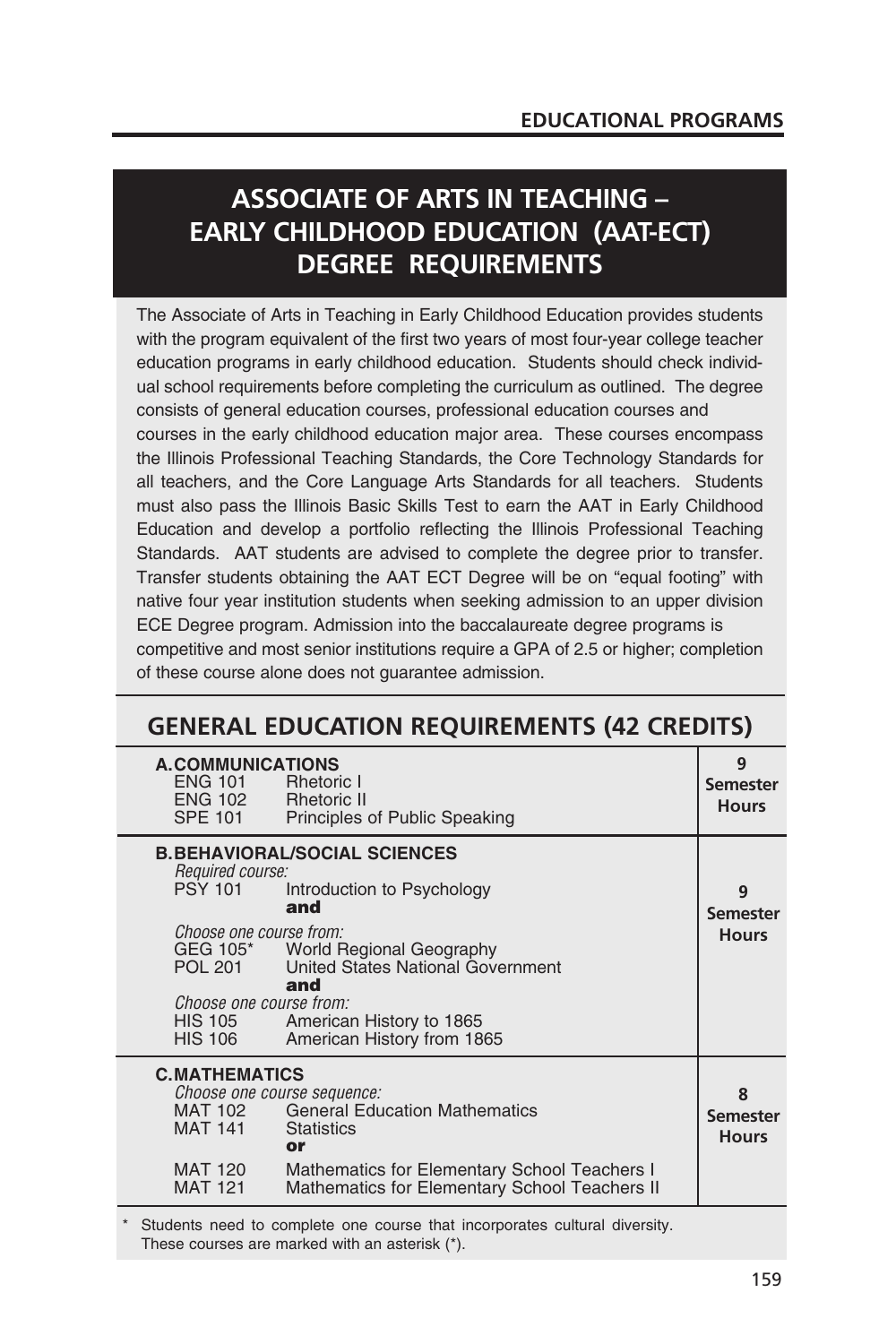| ASSOCIATE OF ARTS IN TEACHING - EARLY CHILDHOOD (AAT-ECT)<br><b>DEGREE REOUIREMENTS (CONTINUED)</b>                                                                                                                                                                                                                                                          |                                                   |  |
|--------------------------------------------------------------------------------------------------------------------------------------------------------------------------------------------------------------------------------------------------------------------------------------------------------------------------------------------------------------|---------------------------------------------------|--|
| <b>D.SCIENCE</b> (Must include one laboratory course).<br>Choose one course from Life Sciences:<br><b>BIO 100</b><br>Introducing Biology<br><b>BIO 102</b><br>Introduction to Biology<br>Heredity and Society<br><b>BIO 150</b><br><b>BIO 160</b><br><b>Plants and Society</b><br><b>BIO 202</b><br>Ecology of Man<br>and                                    | $\overline{ }$<br><b>Semester</b><br><b>Hours</b> |  |
| Choose one course from Physical Sciences:<br><b>PHS 101</b><br>Astronomy<br><b>PHS 103</b><br><b>Physical Science I</b>                                                                                                                                                                                                                                      |                                                   |  |
| <b>E.HUMANITIES</b><br>Required course:<br><b>HUM 150</b><br>Humanities Through the Arts<br>and<br>Choose one course from:<br>ART 120<br><b>Art Appreciation</b><br>ART 125<br>Art History Survey I: Prehistoric to Gothic<br>Art History Survey II: Renaissance and Baroque<br>ART 126<br>Art History Survey III: The Modern World<br><b>ART 127</b><br>and | 9<br><b>Semester</b><br><b>Hours</b>              |  |
| Choose one course from:<br><b>MUS 100</b><br><b>Music Appreciation</b><br><b>MUS 105</b><br>Introduction to American Music<br>MUS 108*<br><b>World Music Survey</b><br><b>SPE 108</b><br><b>Theatre Experience</b><br>Introduction to Theatre<br><b>SPE 110</b>                                                                                              |                                                   |  |

### **PROGRAM COURSE REQUIREMENTS (22 CREDITS)**

| <b>EDU 100</b> | Introduction to American Education        |
|----------------|-------------------------------------------|
| <b>ECE 100</b> | Early Childhood Growth and Development    |
| <b>ECE 101</b> | Observation and Assessment of Children    |
| <b>ECE 105</b> | Heath, Safety and Nutrition for Children  |
| <b>ECE 110</b> | Introduction to Early Childhood Education |
| <b>ECE 115</b> | Family, School and Community              |
| <b>ECE 130</b> | <b>Educational Technology</b>             |
| <b>ECE 160</b> | Curriculum Planning for Children          |
|                |                                           |

\* Students need to complete one course that incorporates cultural diversity. These courses are marked with an asterisk (\*).

## **OTHER REQUIREMENTS**

- All entering freshmen must earn at least a "C" in ENG 101 and ENG 102 for satisfactory completion of the IAI General Education Core Curriculum and for graduation from the College in all university transfer degrees (AA, AS, AFA, AAT-ECT).
- Students are required to complete all courses under Program Course Requirements with a grade of "C" or better.